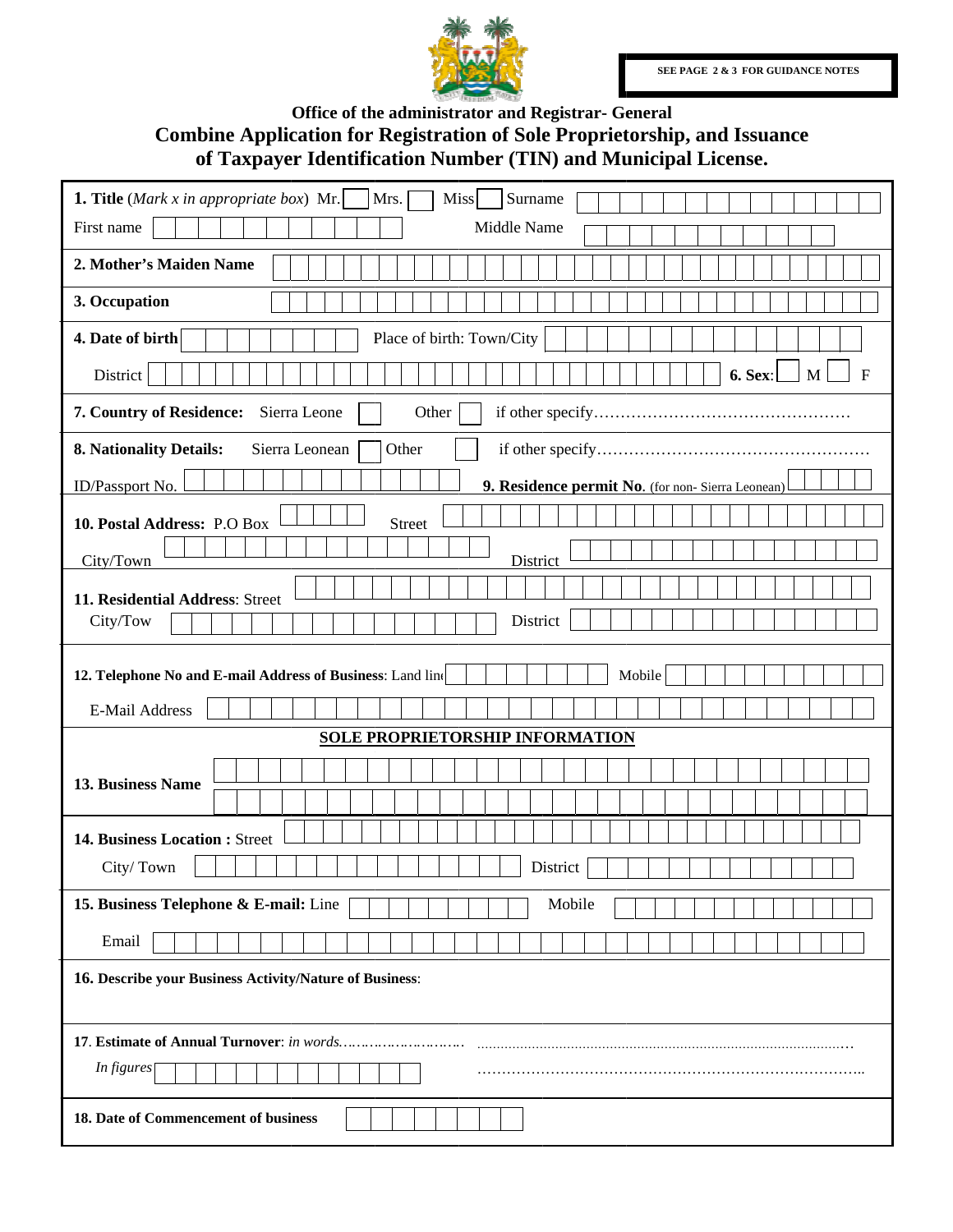| 19. Full particulars of any branch(es) or other place(s) of business in Sierra Leone                                                                                                                                                                                                                                       |
|----------------------------------------------------------------------------------------------------------------------------------------------------------------------------------------------------------------------------------------------------------------------------------------------------------------------------|
| <b>Branch</b><br>Address 1                                                                                                                                                                                                                                                                                                 |
| <b>Branch</b><br>Address 2                                                                                                                                                                                                                                                                                                 |
| 20. Note: Proprietor<br>are to my knowledge and belief correct, and I undertake to notify the Registrar of Companies/business, National<br>Revenue Authority and the Freetown City Council whenever there is a change of circumstance affecting or<br>relating to the particulars of the company/business as stated above. |
|                                                                                                                                                                                                                                                                                                                            |
| FOR NRA OFFICIAL USE ONLY<br>21. Date of Issue<br>22. Data Entry By:<br>24. Tax District<br>23. Trade Activity Classification<br>25. TIN Assigned to Proprietor and Business                                                                                                                                               |
|                                                                                                                                                                                                                                                                                                                            |
| FREETOWN CITY COUNCIL OFFICIAL USE ONLY                                                                                                                                                                                                                                                                                    |
| 26. Type of Business                                                                                                                                                                                                                                                                                                       |
| $\bf{B}$<br>$\mathcal{C}$<br>Category: $A$                                                                                                                                                                                                                                                                                 |

## GUIDANCE NOTES

- $\mathcal F$  This form is to be filled by operators of Sole Proprietorship only.
- $\mathcal F$  Attach photocopies of Certificate of Registration and National ID Card/Passport/Driver's License for Sierra Leoneans and in the case of Non-Sierra Leoneans photocopies of Certificate of Registration, Passport and Residence Permit.
- $\infty$  Please ensure that originals of photocopy attachments are presented for inspection as a basis for authentication of the photocopies at the NRA office when you are submitting the application.
- 1. Tick appropriate title and write full name, beginning with surname.
- 2. Full maiden name (i.e. name before marriage) of mother
- 3. Your job or profession
- 4. Date of birth beginning with day, followed by month and year in that order.
- 5. Mark **X** in box for male or female.
- 6. Country of Residence: Mark **X** as appropriate.
- 7. Nationality: Mark **X** as appropriate.